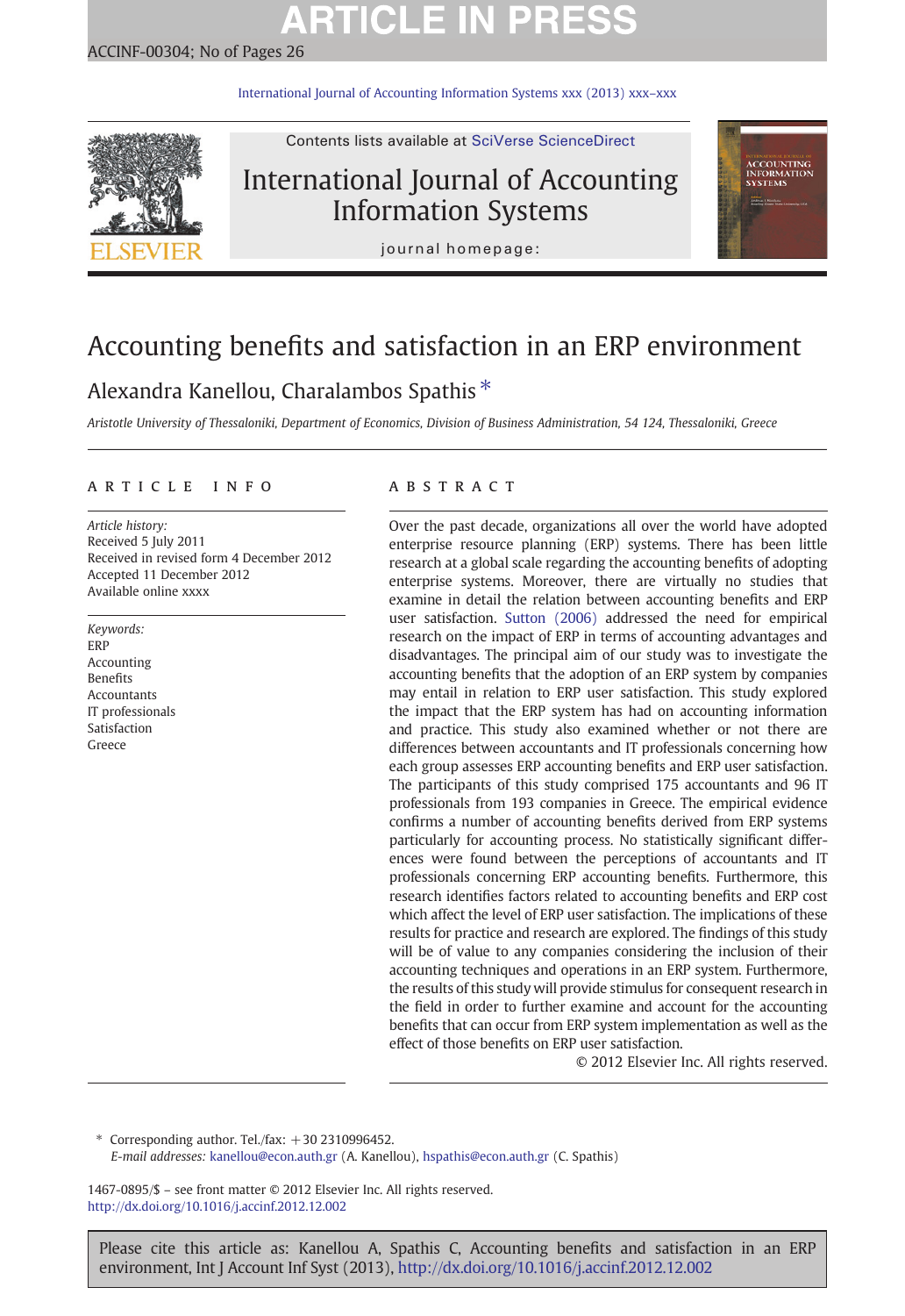# **ARTICLE IN**

2 A. Kanellou, C. Spathis / International Journal of Accounting Information Systems xxx (2013) xxx-xxx

### 1. Introduction

The most important and substantial information technology project that interacts with the accounting function in the last 15 years has been the implementation of enterprise resource planning (ERP) systems. Enterprise resource planning systems integrate several business procedures, applications and departments while sharing one database and assist companies in responding to real-time information ([Stefanou, 2002;](#page--1-0) [Nicolaou, 2003; Rom and Rohde, 2006; Spathis, 2006](#page--1-0)). ERP systems have significantly changed the way business data is collected, stored, disseminated and used. This change in information processing orientation affects the accounting process ([Sutton, 2006\)](#page--1-0). Nevertheless, the focus of the relevant literature has been on ERP systems in general and there is limited published scientific evidence on the ERP implementation processes and their effects on accounting in particular ([Granlund and Malmi, 2002; Sutton, 2006\)](#page--1-0). [Nicolaou](#page--1-0) [and Bhattacharya \(2008\)](#page--1-0) pointed out that "firms which implement an ERP system must be conscious of and circumspect enough to realize that ERPs are different from other IT systems. They bring about global changes to firms' business processes and as such their deployment presents not a finale but the start of post-implementation activities." Overall, it seems that there is a positive relationship between ERP implementation and operational efficiencies ([Matolscy et al., 2005; Nicolaou and Bhattacharya, 2008\)](#page--1-0).

However, there are also studies in the recent literature which are more critical concerning ERP implementation and business performance. [Davenport \(1998\)](#page--1-0) refers to companies (such as FoxMeyerDrug, Mobile Europe and Dell Computer) which faced problems (financial, organizational and technical) with the implementation of their ERP systems. He states that some of these problems may have occurred due to enormous technical challenges of implementing enterprise systems, but even though these challenges may be great, they are not the main reason for ERP implementation failure. He argues that the biggest problems are business problems and that companies often fail to combine their business needs with the technological imperatives of the system. [Dillard et al. \(2005\)](#page--1-0) argue that ERP systems include significant potential for "administrative evil," because they have the ability to change organizational climate, structures and roles. They state that once an ERP system is introduced, organizational practices are replaced with industry "best practices" which are already part of the software and that organizations can lose their unique characteristics and goals. [Saatcioglu \(2009\)](#page--1-0) tried to identify the effects of benefits, barriers and risks on user satisfaction in ERP projects and suggested that although ERPs provide a lot of benefits, there are barriers that businesses need to overcome during ERP implementations and that if these barriers are not overcome they can become drivers of risks.

These contradictory success and failure outcomes combined with the fact that there is no consensus on the impact of ERP implementation related to business performance is the reason why researchers, practitioners and academics are increasingly interested in analyzing factors which determine ERP success and ERP user satisfaction. Ifi[nedo \(2007\)](#page--1-0) suggests that there is no global agreement on the perception of benefits that an ERP system may entail and on specific factors which are critical for ERP success. In order to examine accounting benefits and organizational performance in relation to ERP adoption, researchers have conducted surveys looking either at direct process measures such as flexibility, accounting reporting, integration, decision-making [\(Granlund and Malmi, 2002; Scapens and Jazayeri, 2003; Spathis, 2006\)](#page--1-0) or looking at financial measures such as ROA, ROI, ROS, OIS [\(Nicolaou,](#page--1-0) 2004).

Moreover, there are many studies in the relevant literature that attempt to assess perceptions regarding ERP success and performance between different stakeholder groups and choose IT staff as one of these groups [\(Sedera et al., 2004; Chang, 2006; I](#page--1-0)finedo and Nahar, 2007). However, there are no studies which examine perceptions regarding ERP accounting benefits and ERP user satisfaction between IT professionals and accountants. This study represents an attempt to fill this gap. Accountants have been chosen as a group in the present study because previous research has shown that this group is affected from ERP implementation and, also, the accounting profession is being transformed due to integrated technologies [\(Scapens and Jazayeri, 2003; Rom and Rohde, 2006; Järvenpää, 2007\)](#page--1-0). The second group that has been chosen in the present study comprises IT professionals who seem to be critical actors in modern organizations as the use of information systems is growing and organizations realize the importance of these systems in their operations and the importance of the IT expertise (Ifi[nedo and Nahar, 2007](#page--1-0)). [Sutton \(2006\)](#page--1-0) addressed the need for empirical research on the impact of ERPs in terms of accounting advantages. Overall, there has been little research at a global scale regarding the accounting benefits of adopting ERP, how these perceived benefits are evaluated by different groups such as managers, accountants, IT personnel, CIOs, etc. and the interaction of such accounting benefits with ERP user satisfaction.

Please cite this article as: Kanellou A, Spathis C, Accounting benefits and satisfaction in an ERP environment, Int J Account Inf Syst (2013), <http://dx.doi.org/10.1016/j.accinf.2012.12.002>